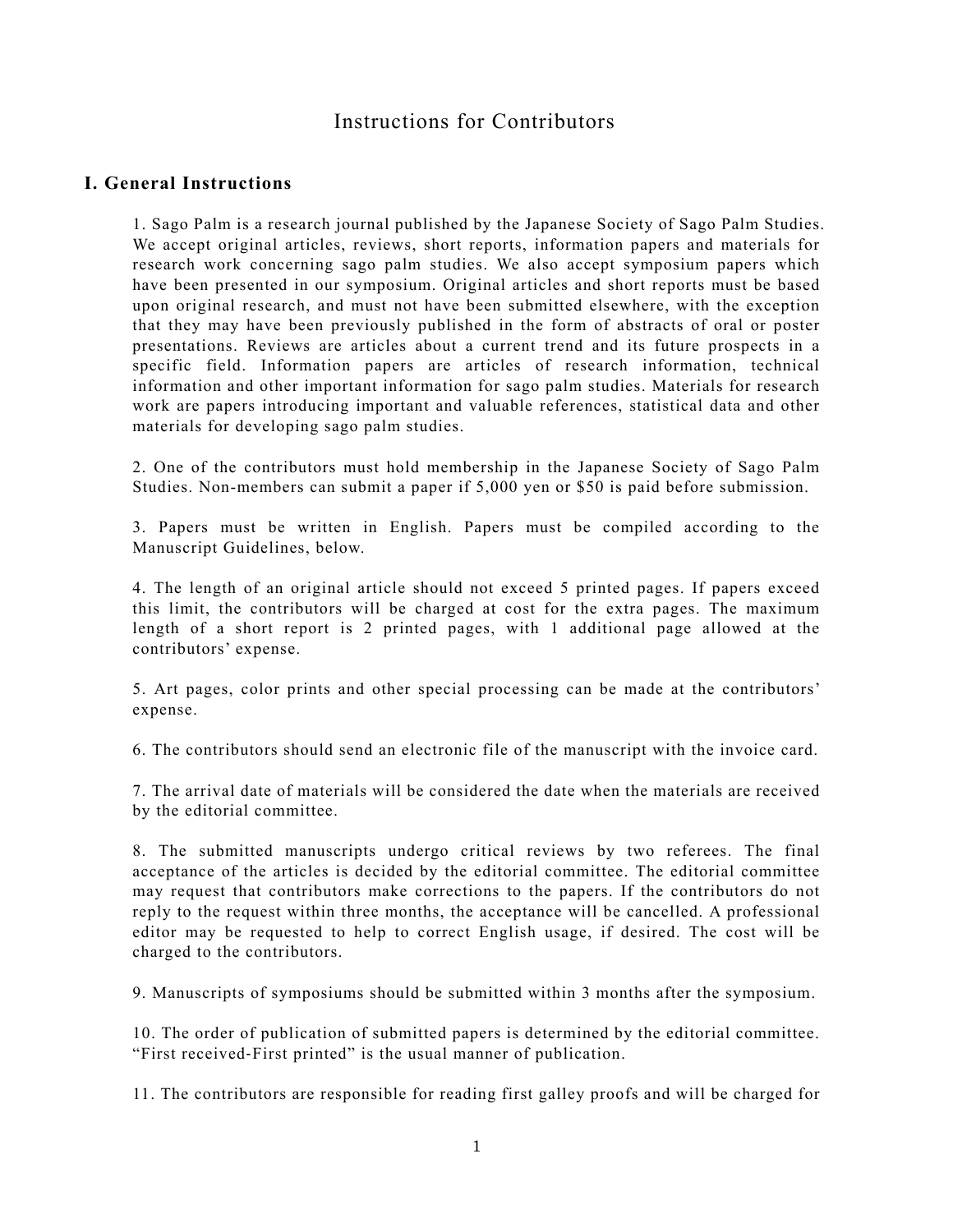any major changes from the original manuscript.

12. The corrected galley proofs must be returned as soon as possible by e-mail or fax.

13. The contributors receive 30 reprints free of charge and may purchase additional reprints.

14. The editorial committee may be notified of misprints in the published issue within 10 days after receiving the issue, according to the following form:

 Name of authors Volume, number and page Column (left or right) and line number (from top or bottom) Incorrect items Correct items

15. The copyright of the manuscripts printed in the journal is reserved by the Japanese Society for Sago Palm Studies.

16. The following charges must be paid by the contributors : Excess pages: 15,000 yen (\$150) per excess page Reprints: 25 (\$0.25) yen per page per copy Color prints and drawing figures: Actual expenses

17. Manuscripts should be addressed as follows:

From Japan, editor-in-chief, Sago Palm Koki TOYOTA Tokyo University of Agriculture and Technology 2-24-16, Nakacho, Koganei, Tokyo 184-8588 Japan Tel & Fax: +81-42-388-7915, E-mail: kokit@cc.tuat.ac.jp

From overseas, one of the following editors Foh Shoon JOHN, P.T. Lestari Sago Papua, fsjong06@yahoo.cp, Hardaning PRANAMUDA, PPP-BIOTECK BPP Teknologi, hro0605@hotmail.com Kopli BUJANG, Universiti Malaysia Sarawak, bkopli@pps.unimas.my Role ROSA, FAORAP, Rosa.Rolle@fao.org Dirk L. SCHUILING, rik.schuiling@tropcrop.nl Chrisopher OATES, Thailand, Oates.cg@gmail.com Flores DULCE, University of Philippines-Mindanao, dmflores\_2000@yahoo.co.jp Marcelo QUEVEDO, Visaya State University, celoque777@yahoo.com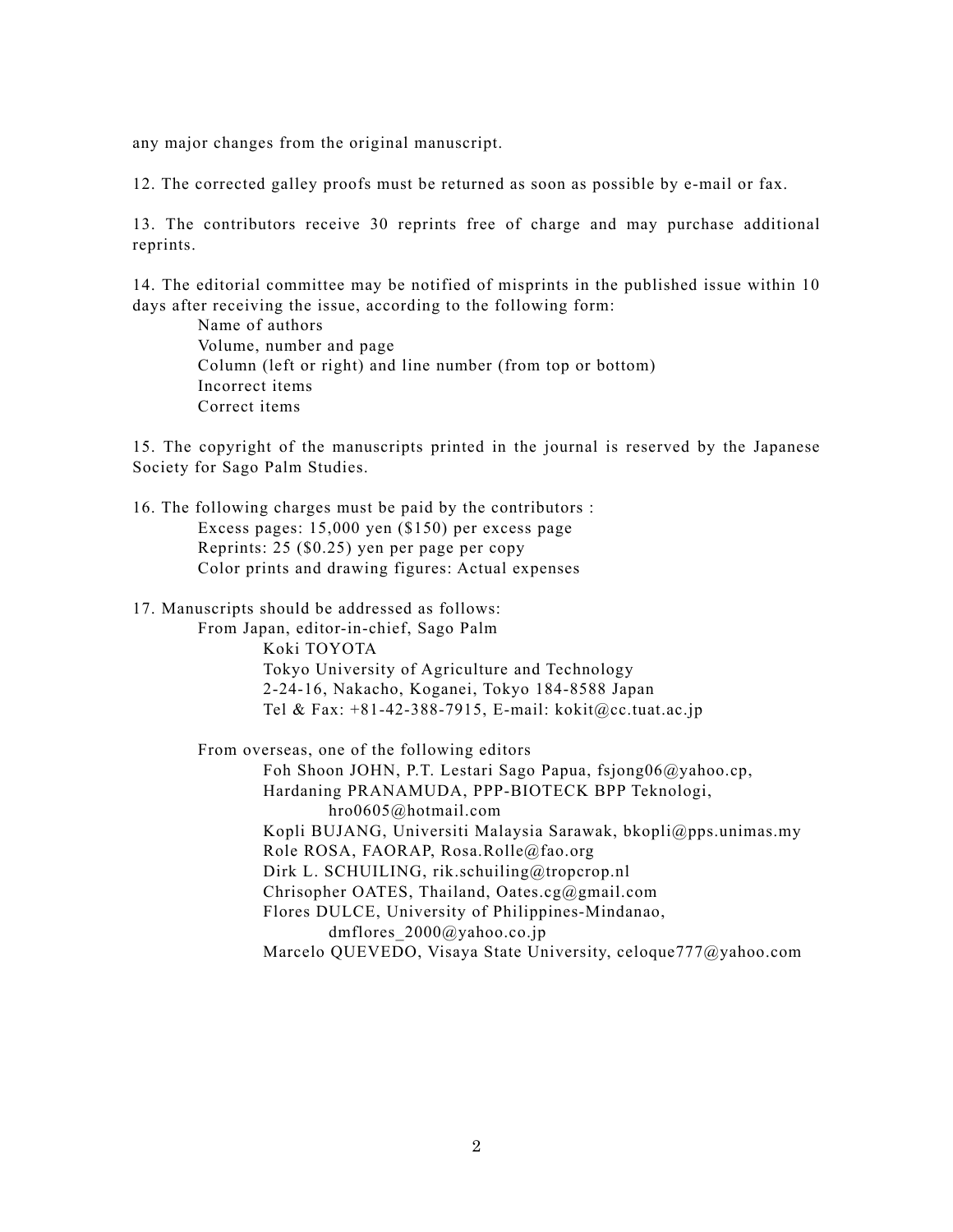# **II. Manuscript Guidelines**

## A. Original Articles

1. Manuscripts should be printed on white bond paper (A4) and double-spaced throughout, with wide margins (about 3 cm) on the sides, top and bottom of each page. About 70 characters per line are allowed.

#### 2. Manuscripts should be arranged as follows:

- (i) Title of the article
- (ii) Author's complete names and affiliated institutions
- (iii) Address of the institution
- (iv)   Abstract (240 words or less)
- (v) Key words (6 words or less)
- (vi)   Japanese abstract (only for Japanese contributors)
- (vii)  Text including introduction, materials and methods, results and discussion
- (viii) References
- (ix) Running title (30 letters or less)

3. Japanese abstracts should be arranged as follows:

- (i) Title of article
- (ii) Authors' complete names and affiliated institution
- (iii)   Address of the institution
- (iv)   Abstract (1,000 letters or less)
- $(v)$  Key words
- 4. Key words should be 6 words, or less, and be arranged in alphabetical order.
- 5. Scientific names of animals and plants should be italicized.

6. Personal names should be indicated by family names only.

7. The metric system is required for all measurements. SI units are preferred. Examples of units are:

| Length             | m, km, dm, cm, mm, µm, nm                                                             |
|--------------------|---------------------------------------------------------------------------------------|
| Area               | $m^2$ , km <sup>2</sup> , dm <sup>2</sup> , cm <sup>2</sup> , mm <sup>2</sup> , ha, a |
| Volume             | ml, 1                                                                                 |
| Time               | $day(s)$ , hr, min, sec                                                               |
| Frequency          | rpm, Hz                                                                               |
| Mass               | t, $kg$ , $g$ , $mg$ , $\mu$ g, $ng$ , $pg$                                           |
| Pressure           | Pa, bar, mbar, atm, mmHg, Torr, cm H <sub>2</sub> O, pF                               |
| Temperature        | $K, \ ^{\circ}C$                                                                      |
| Work, Calory       | J, cal, kcal                                                                          |
| Electricity        | A, mA, V, mV, $\Omega$ , S, mS, W, kW                                                 |
| Light              | $l$ x, klx, $lm$ , cd                                                                 |
| Mass concentration | mol, mmol, mol · liter <sup>-1</sup> (=M), mM, $\mu$ M, N, me <sup>-1</sup> · 1iter   |
| Radioactivity      | Bq, Ci, mCi, Gy, rad, krad, R, kR, dpm                                                |